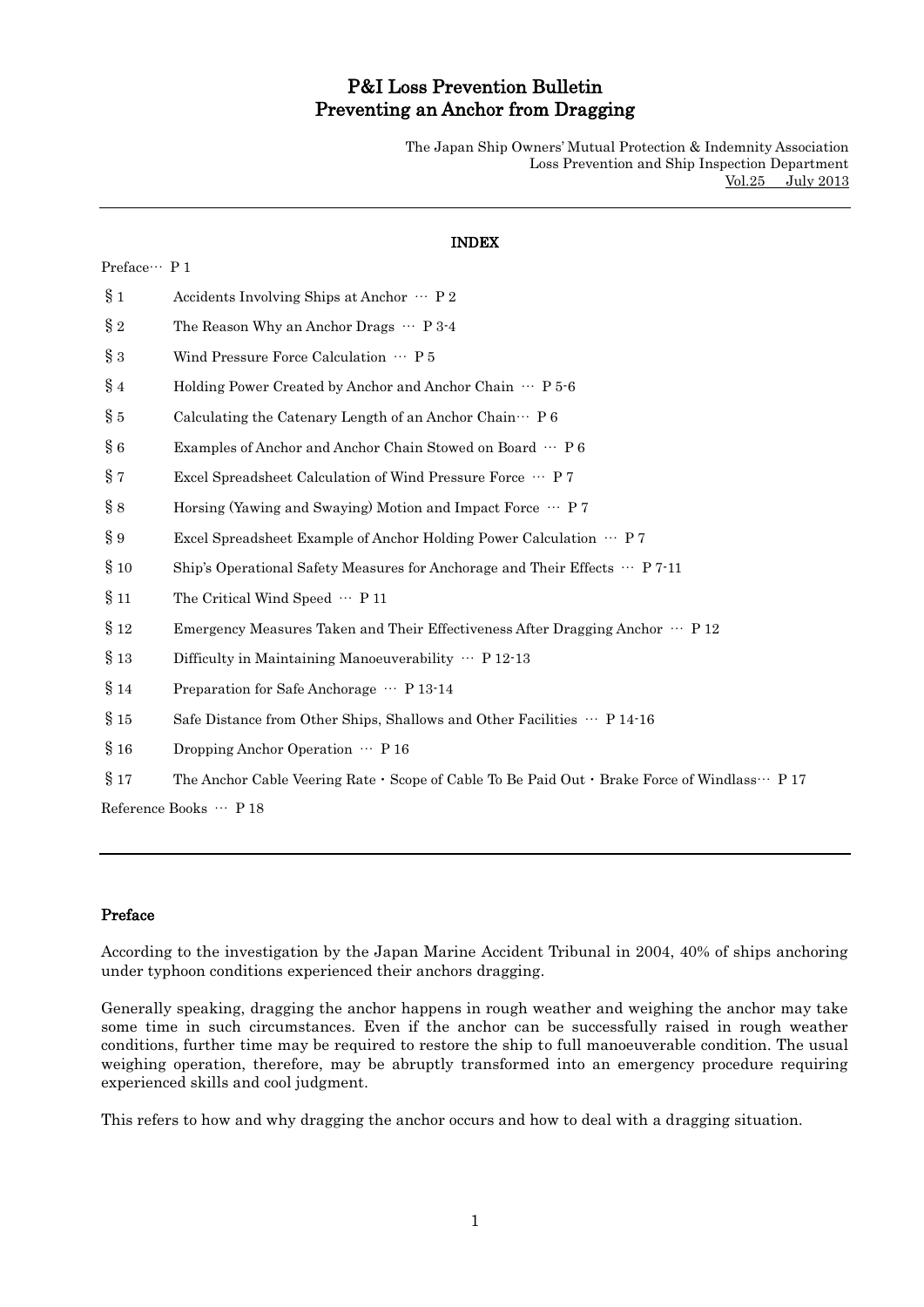## § 1 Accidents Involving Ships at Anchor

Accidents involving ships at anchor usually occur when the anchor drags and the vessel drifts without holding power, leading to collisions and/or groundings or strandings. The following considerations should be taken into account:-

- $\overline{a}$  It can take some time to realise the anchor is dragging, despite the ship drifting. A vigilant bridge watch is, therefore, essential.
- ղ It takes some time to weigh the anchor and restore the ship to full manoeuverable condition, even though the ship may be drifting for that period. Contingency plans must be in place to ensure rapid response times.
- ճ During the period beginning with the detection of dragging to the time full control is achieved over the ship's manoeuverability, the vessel may run dangerously close aboard, or into another ship or structure, or into shoal water.

Unless heavy weather causes the vessel to capsize, no serious accident should occur just because a ship is dragging its anchor, provided there is enough space around it for manoeuverability and enough time available to restore it to a fully controlled condition.



**Pyeongtaek Anchorage and Approach**

The considerations outlined above become of even greater importance in the case of a crowded anchorage where there may be insufficient space between vessels to deal timely with emergencies such as dragging anchor and drifting out of control. The master of an arriving vessel should satisfy himself first that the anchorage is safe in all respects before committing himself to anchoring.

Masters and deck officers are advised to familiarise themselves with the following concepts in order to prevent as far as possible a ship from dragging its anchor:-

- $\mathbb D$  How and why dragging the anchor occurs.
- ղ Difficulties with vessel manoeuverability while dragging an anchor.
- ճ The assessment of what constitutes a safe anchorage, including contingency plans involving the time and space required to regain control of the vessel if the anchor drags.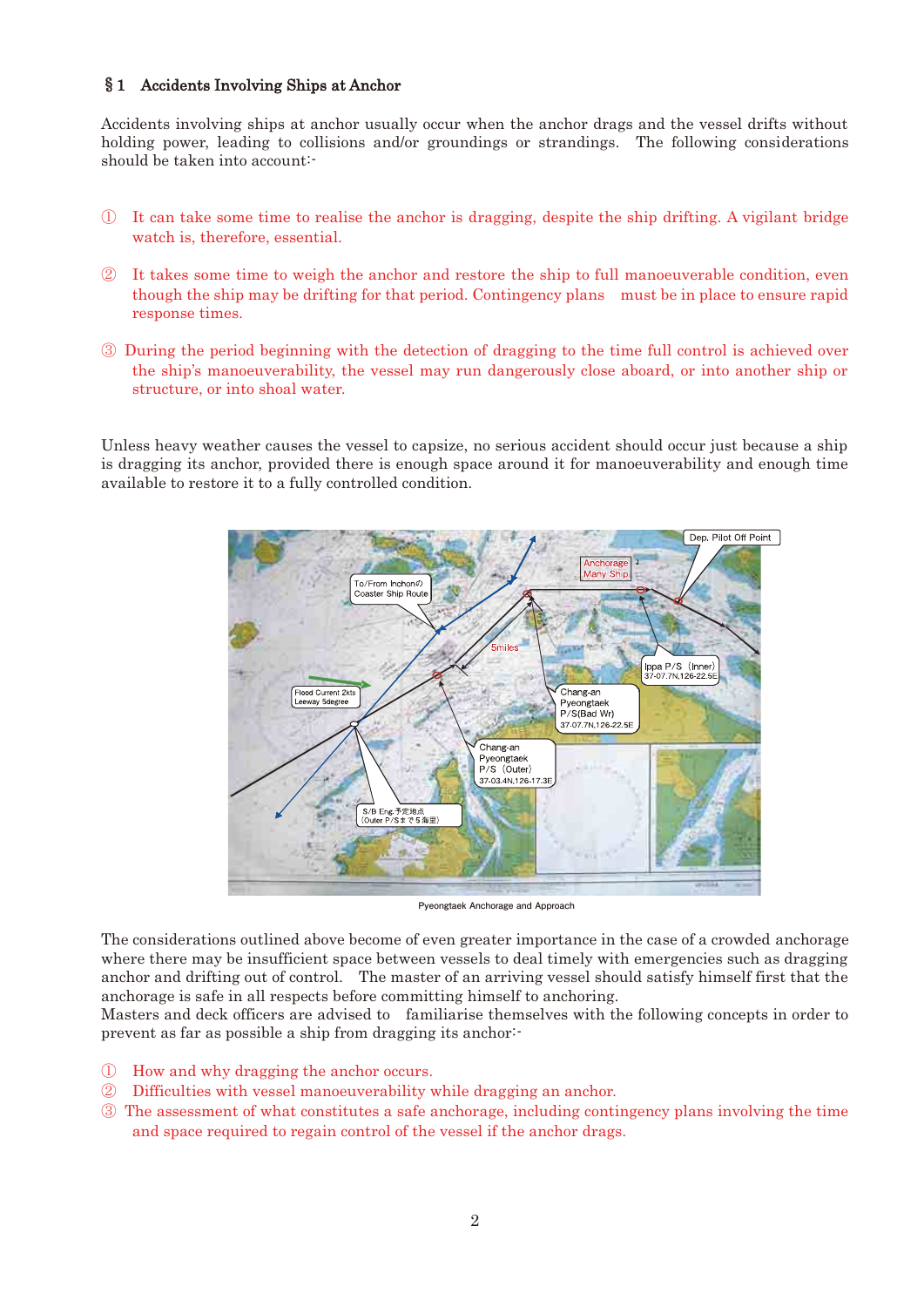## § 2 The Reason Why an Anchor Drags

A ship's anchor drags due to the impact of external forces on it which exceeds the holding power of the anchor and cable.

Masters and deck officers should be aware of how various parameters, such as the scope of cable in relation to the depth of water and the effects of wind, wave and tidal forces on the vessel, can in turn exert excessive forces on the anchor and cable system leading to break-out of the anchor from the ground and dragging. In the above connection, there still remain some empirical or "rule of thumb" methods of assessing the scope of anchor cable required under various circumstances of water depth and expected weather conditions, for example:-



Empirical or Rule of Thumb Methods for Assessing the Minimum Required Length of Anchor Chain

Where:

d: Water depth(m) L:Minimum Required Length of Anchor Chain(m)

- ࣭Japanese Publication Theory of Ship Operation Fine weather: L=3d+90m Rough weather: L=4d+145m
- ࣭United Kingdom Publication Theory of Ship Operation  $L=39 \times \sqrt{d}$

## Traditional Means of Detecting a Dragging Anchor

ձ Checking the ship's position, to confirm whether it is placed outside of a turning circle.

(The most currently reliable way of checking whether the anchor is dragging is to carefully monitor the vessel's position by visual and electronic means to confirm whether it remains within a swinging circle defined by the scope of anchor cable and the distance from the forecastle to the bridge. If it deviates from the circle, the ship is likely to be dragging its anchor. Reliance should not be placed on a single method of fixing the ship's position. Cross-check whenever possible with an alternative means.)

ղ The bow cannot stand against the wind.

ճ The ship's side against the wind hasn't changed.

մ Checking to see there is no slacking of chains just before a ship's side against the wind turns.

յChecking whether there are extraordinary vibrations through the anchor chains.

ն Checking the course recorder in case it does not indicate a "figure-of-eight" motion locus.



**レコーダー/ Recorder**

The above methods remain well-tried but, of course, only confirm that the anchor is dragging. They do not predict when dragging is likely to commence.

According to one current study, an analysis of anchor dragging has shown that there are two associated phenomena, or stages, to the process which indicate that dragging may be about to occur before it is detected by the more usual methods outlined above. (The following considerations exclude those cases where the initial position of the anchor, rather than the ship, has been fixed and subsequently monitored.)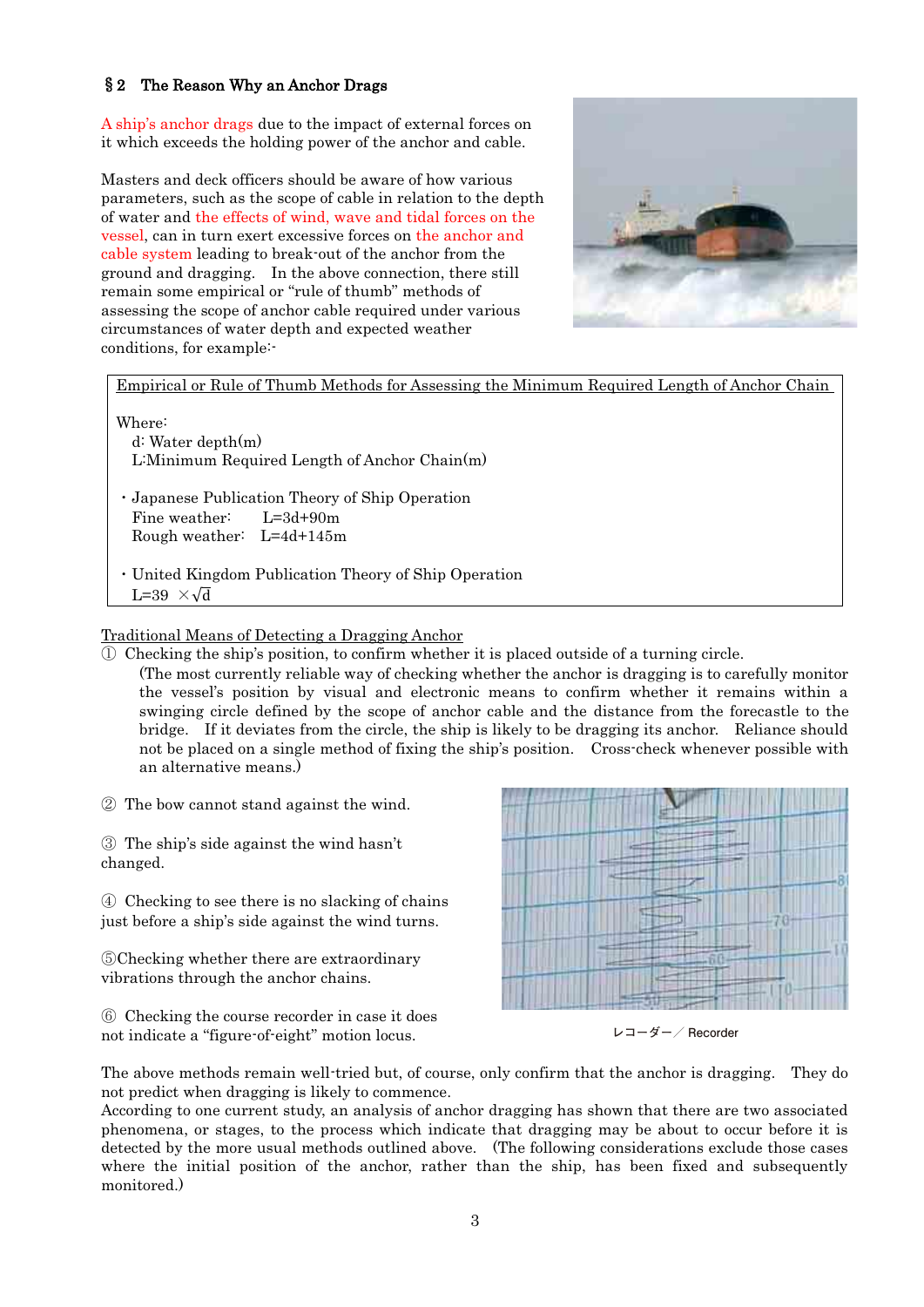## • The First Stage : Dragging Anchor with Yaw and Sway

Yaw and sway motion of a vessel when lying to an anchor is sometimes referred to as "horsing". Area [A] in the diagram shows the situation where the ship is lying at anchor and yawing in a "figure-of-eight" motion.

It has been found that as wind pressure force begins to exceed the anchor's holding power, the ship yaws and is pressed to leeward, as shown by area [B] in the diagram.

It is suggested that, during this period, it should be relatively easy to control the manoeuverability of a ship in such a state and to weigh the anchor.

#### • The Second Stage : Anchor Dragging Caused by Wind Pressure

**WIND** Ancho **Chain Track of Anchor Ship's Hull 錨の軌跡 錨鎖 C B A 船体 段階図 /diagram**

Where wind pressure force gradually becomes stronger, one side of the ship turns against the wind and is then pressed and moves to leeward at a certain speed, as shown in area [C] in the diagram.

It is suggested that, during this stage, it is difficult to weigh anchor and, even if possible, this takes a considerable amount of time. If weighing the anchor cannot be accomplished, the ship loses its manoeuverability.

Very large vessels, such as loaded container ships and car carriers have a large windage area. In their case, full control may be lost even though the ship's main engine and bow thruster have been utilised when weighing anchor.

Dragging anchor may not be detected by the usual methods until the vessel has entered the second stage described above, by which time it may be too late to avoid a dangerous situation from developing.

Personal computers, nowadays, can be used to calculate external forces on the anchor and cable system. The calculations utilise catenary equations which take into account the water depth as variable, the anchor holding power, the type of anchor, environmental forces and the forces acting on the windlass and cable stopper. The results of the calculations are used to show the minimum required length of anchor chain and the area needed around the ship for a safe anchorage.

In addition to the usual methods of checking the vessel's position by reference to fixed points described above, early prediction and detection of the dragging of an anchor is also possible using the ship's wake indicators in the ECDIS, RADAR and GPS displays. Therefore, counter measures for the safety are required to be taken as earlier as possible.

> The following images are examples of GPS-plotted wakes on ECDIS and RADAR screens, showing the anchor dragging with yawing:-



**圧流走錨開始 Initiation of dragging anchor by wind pressure force**

The display depicts the moment the ship's starboard bow turns against the wind. GPS indicates direction and speed of the ship's movement by vectors.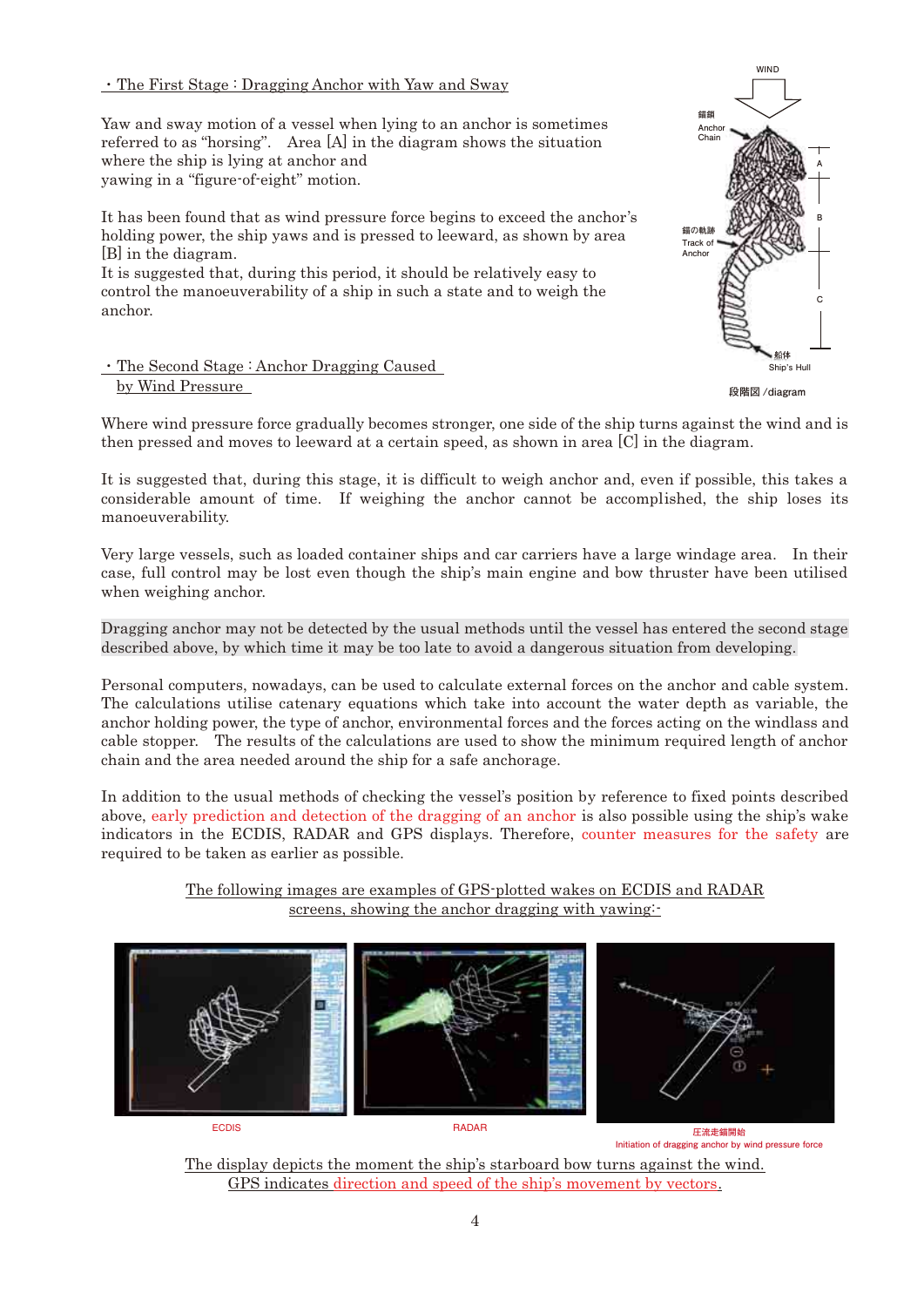#### i3 Wind Pressure Force Calculation

Hughes Formula

#### $Ra = 1/2 \times \rho \times CRa \times Va^2 \times (A \cos^2 \theta + B \sin^2 \theta) / 1000$  (ton)

 $\theta$  : Wind direction from bow  $\lceil \text{degree} \rceil$  (Relative Wind Direction)

Va : Headwind speed  $[m/sec]$ 

- $\rho$  : Air density [0.125 kg · sec <sup>2</sup> /m <sup>4</sup> ]
- A : Ship's projected area from bow above waterline  $\lceil \vec{m} \rceil$
- B : Ship's projected area from side above waterline  $\lceil m^2 \rceil$
- a : Length from bow to wind pressure center  $[m]$  (Point of Action)
- Ra : Resultant wind pressure force  $[kg] \rightarrow \text{divided by 1,000 to be "ton" (Total Wind )}$
- $\alpha$ : Wind pressure force angle  $[degree]$  (Angle of Action)
- CRa : Wind pressure force coefficient 㸸 This varies for different ship types, as follows.





#### Resultant wind pressure force is proportional to the square of wind speed.

#### § 4 Holding Power Created by Anchor and Anchor Chain

 $S :$  Catenary length against the external force  $(m)$ 

- y : Water depth + Hawsepipe height from sea surface  $(m)$
- *l* : Minimum Required Contacted length of the chain  $(m)$

L : Minimum Required Length of Anchor Chain (m)  $(S + 1)$ 

 $Tx : External force (kgf)$ 

# H (Holding Power Created by Anchor and Anchor Chain)

 $= Ha + Hc = \lambda$  a  $\times Wa' + \lambda c \times Wc' \times I$ 

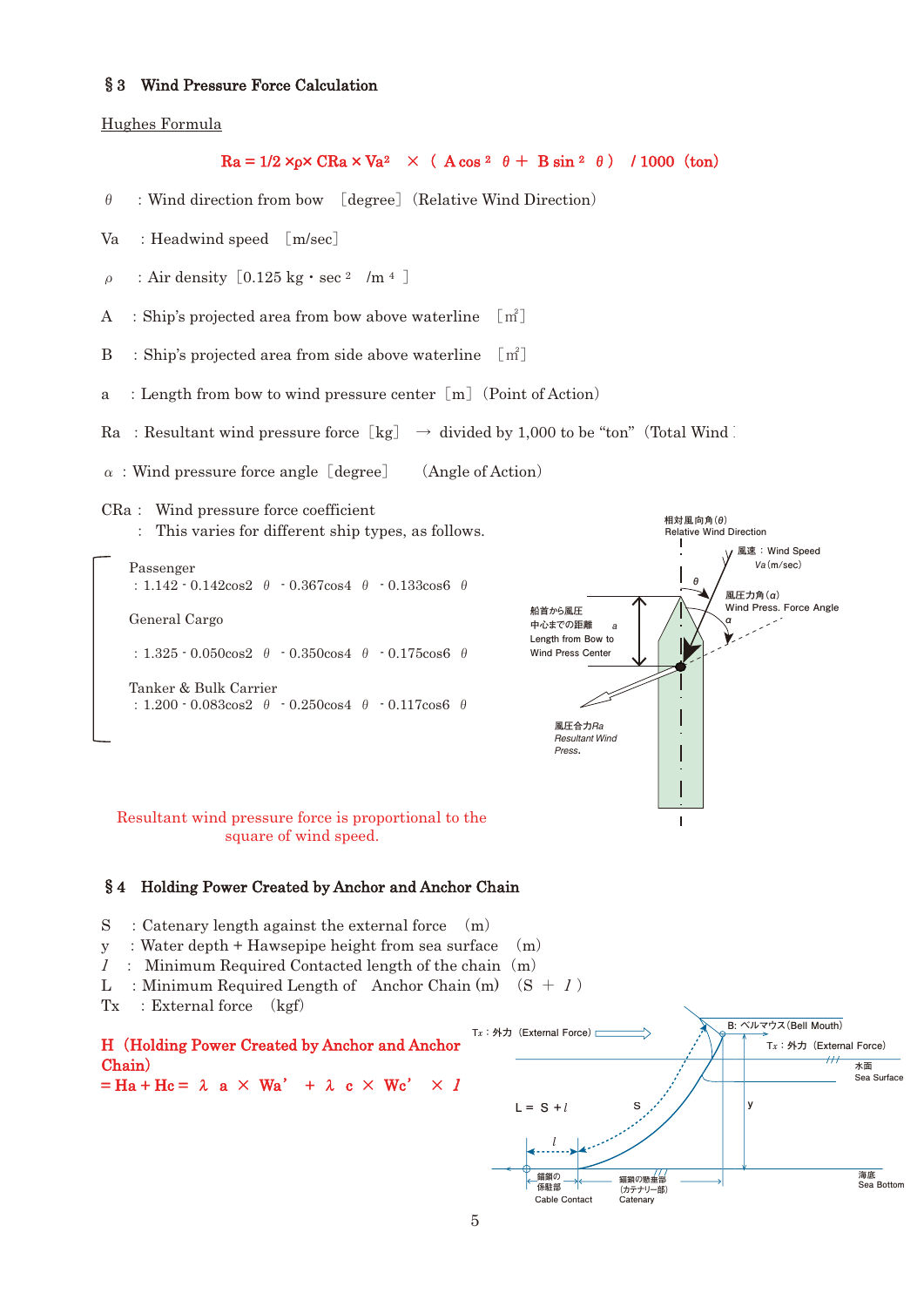H : Holding Power Created by Anchor and Anchor Chain (kgs)

- $Ha$ : Holding Power by Anchor  $(kgs)$
- $He$ : Holding Power by Anchor Chain  $(kgs)$ (Resistance of Cable)
- Wa  $:$  Anchor Weight in Air  $(kgs)$
- $Wc$  : Anchor Chain Weight per m in Air  $(kgs)$  $\lambda$  c : Anchor Chain Holding Factor

 $\lambda$  a : Anchor Holding Factor

| Type of Anchor | Sand | Mud  | Dragging Anchor |
|----------------|------|------|-----------------|
| JIS            | 3.5  | າ ດ  |                 |
| AC14           | .0   | 10.6 | 2.0             |

 $\lambda$  c : Anchor Chain Holding Factor

|                      | $Holdin\sigma$  | $\Gamma$ <sub>ro</sub> $\alpha$ <i>m</i> |      |
|----------------------|-----------------|------------------------------------------|------|
| $\epsilon$<br>ル<br>◡ | $0.75 \sim 1.0$ | Sand                                     | Mud  |
|                      |                 | ገ 75                                     | ).60 |



#### § 5 Calculating the Catenary Length of an Anchor Chain

The following formula provides the catenary length of an anchor chain. It should be noted that the external force becomes greater as the catenary length increases.

$$
S = \sqrt{y^2 + 2 (Tx/Wc') y}
$$

- $S$  : Catenary length against the external force  $(m)$
- $y$  : Water depth + Hawsepipe height from sea surface  $(m)$
- $Wc'$ : Anchor chain weight per m in water  $(kgs)$  $= 0.87 \times Wc$  (kgs)
- $Tx : External force (kef)$

Under the condition that L [Minimum Required Length of Anchor Chain  $(S + 1)$ ] is fixed at a certain level, if Tx [External force (kgf) ] increases, S [Catenary length against the external force(m) ] will also increase. On the contrary, however, l [Minimum Required Contacted length of the chain (m) ] decreases so that H[Holding power created by Anchor and Anchor Chain (kgs) ] will be diminished.

#### i6 Examples of Anchor and Anchor Chain Stowed on Board

Examples of anchors and chains stowed on board typical kinds of ships are shown below. The anchor and cable outfit is determined in accordance with the Equipment Number of each ship which is set by the Classification Society rules. The minimum weight of anchor chain per meter length may be estimated by the formula 0.0219d2. The actual as fitted details of a vessel's anchor and cable outfit should be included in the ship's documents.

|                 | Weight of anchor | 錨鎖               |                      |  |
|-----------------|------------------|------------------|----------------------|--|
| Type of ship    |                  | 径                | 1m あたりの最小重量          |  |
| 230,000DWTVLCC  | 18.7tons         | $102 \text{mm}$  | $228$ <sub>kgs</sub> |  |
| 6,000 units PCC | $10.5$ tons      | $87 \text{mm}$   | $166$ kgs            |  |
| 8,000TEUCTNR    | $15.0$ tons      | 98 <sub>mm</sub> | $210$ <sub>kgs</sub> |  |
| 25,000GTCTNR    | 8.3tons          | 81mm             | 144kgs               |  |
| 5,000GTG.CARGO  | 2.7tons          | 56mm             | 69kgs                |  |

Examples of Anchor and Anchor Chain Outfits

- Wa': Anchor Weight in Water (kgs)  $= 0.87 \times Wa$  (kgs)
- Wc': Anchor Chain Weight per m in Water (kgs)  $= 0.87 \times Wc$  (kgs)
- $l$  : Minimum Required Length of Anchor Chain (m)
- $\lambda$  a : Anchor Holding Factor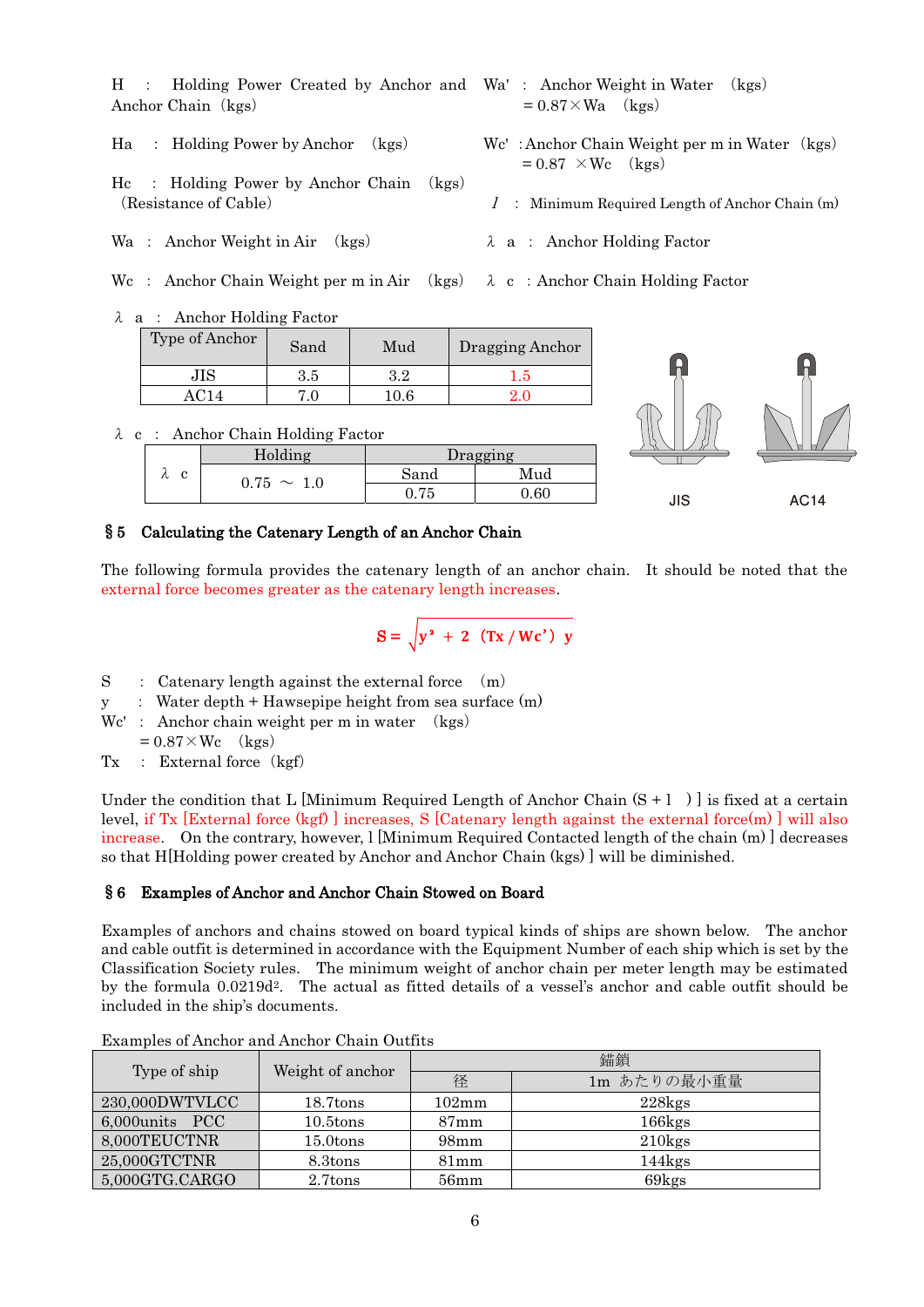## i7 Excel Spreadsheet Calculation of Wind Pressure Force

(Please refer to attached excel file)

## § 8 Horsing (Yawing and Swaying) Motion and Impact Force



The vessel is oscillating about the anchor with a yawing and swaying motion from side to side, as indicated by the movement from  $\mathbb{Q} \to \mathbb{Q}$  in the diagram. At this stage, the anchor cable is under tension.

At position in the diagram additional weight comes on the system as the vessel is brought up sharply and "snubs" the cable. As tension then relaxes, the ship's bow tends to pay-off in the opposite direction (position  $\circled{3}$  to  $\circled{4}$  in the diagram).

The pattern of oscillations continues through positions  $\circled{5}$ ,  $\circled{6}$ ,  $\oslash$  and  $\oslash$  in the diagram and is then repeated.

In this way, the ship's center of gravity is moving in a "figure-of-eight" pattern as illustrated by the green track in the diagram.

# i9 Excel Spreadsheet Example of Anchor Holding Power Calculation

(Please refer to attached excel file)

|  | § 10 Ship's Operational Safety Measures for Anchorage and Their Effects |  |  |  |  |
|--|-------------------------------------------------------------------------|--|--|--|--|
|--|-------------------------------------------------------------------------|--|--|--|--|

| Counter measures                                              | Effectiveness                                                                                                                                                                                                                                                                 | Remarks                                                                                                                                                                                                                                                                                                                     |
|---------------------------------------------------------------|-------------------------------------------------------------------------------------------------------------------------------------------------------------------------------------------------------------------------------------------------------------------------------|-----------------------------------------------------------------------------------------------------------------------------------------------------------------------------------------------------------------------------------------------------------------------------------------------------------------------------|
| Increase draught by<br>taking in ballast water                | Ship's weight is increased so that<br>vessel's<br>motions<br>(Horsing)<br>ared<br>ecreased.                                                                                                                                                                                   | Consider stability issues.                                                                                                                                                                                                                                                                                                  |
| Trim by the head                                              | The point of action shifts afterward<br>and tends to decrease the horsing<br>motion.                                                                                                                                                                                          | Consider<br>Maintain<br>stability<br>issues.<br>propeller immersion.                                                                                                                                                                                                                                                        |
| Veer<br>anchor<br>more<br>cable                               | Increases anchor chain holding factor.<br>Extended catenary length absorbs<br>more external force on anchor.                                                                                                                                                                  | Consider that weighing anchor is difficult<br>in rough sea conditions and more time will<br>be required to weigh the anchor.                                                                                                                                                                                                |
| Drop the other anchor                                         | Can reduce yawing and horsing<br>motion by half, and reduce force on<br>anchor by $30\% \sim 40\%$ .                                                                                                                                                                          | Consider amount of second cable required<br>is one and a half times the depth of water.<br>Consider the possibility of fouling the<br>cables, particularly when pitching heavily.                                                                                                                                           |
| From the outset<br>of<br>anchoring, to deploy<br>both anchors | Riding to two anchors is said to<br>increase holding power<br>and<br>to<br>decrease horsing motion.                                                                                                                                                                           | Danger of fouling an anchor if the vessel<br>isturned under the influence of wind and/<br>or tide.                                                                                                                                                                                                                          |
| Useofbowthrusters                                             | By stemming the wind, this can<br>effectively reduce the horsing motion<br>and ease cable tension. If the power of<br>the bow thruster is 80% of the wind<br>force on the bow, it is said that width<br>of oscillating motion and impact force<br>are diminishe dy about 40%. | The possibility that extended use of the<br>bow thrusters may not be possible for<br>technical reasons. Ensure that the bow<br>thrusters are kept submerged when the<br>ship is pitching and rolling.                                                                                                                       |
| Use of the main engine.<br>in combination with<br>steering    | This can be an effective deterrent to<br>the horsing motion and will relieve<br>the tension on the anchor and cable<br>system.                                                                                                                                                | Do not allow the vessel to pay off suddenly<br>when the tension on the anchor cable has<br>been eased as a sudden increase in tension<br>may break-out the anchor. Do not allow<br>the vessel to override<br>the<br>anchor.<br>particularly in shallow water where the<br>vessel could impact on the anchor if<br>pitching. |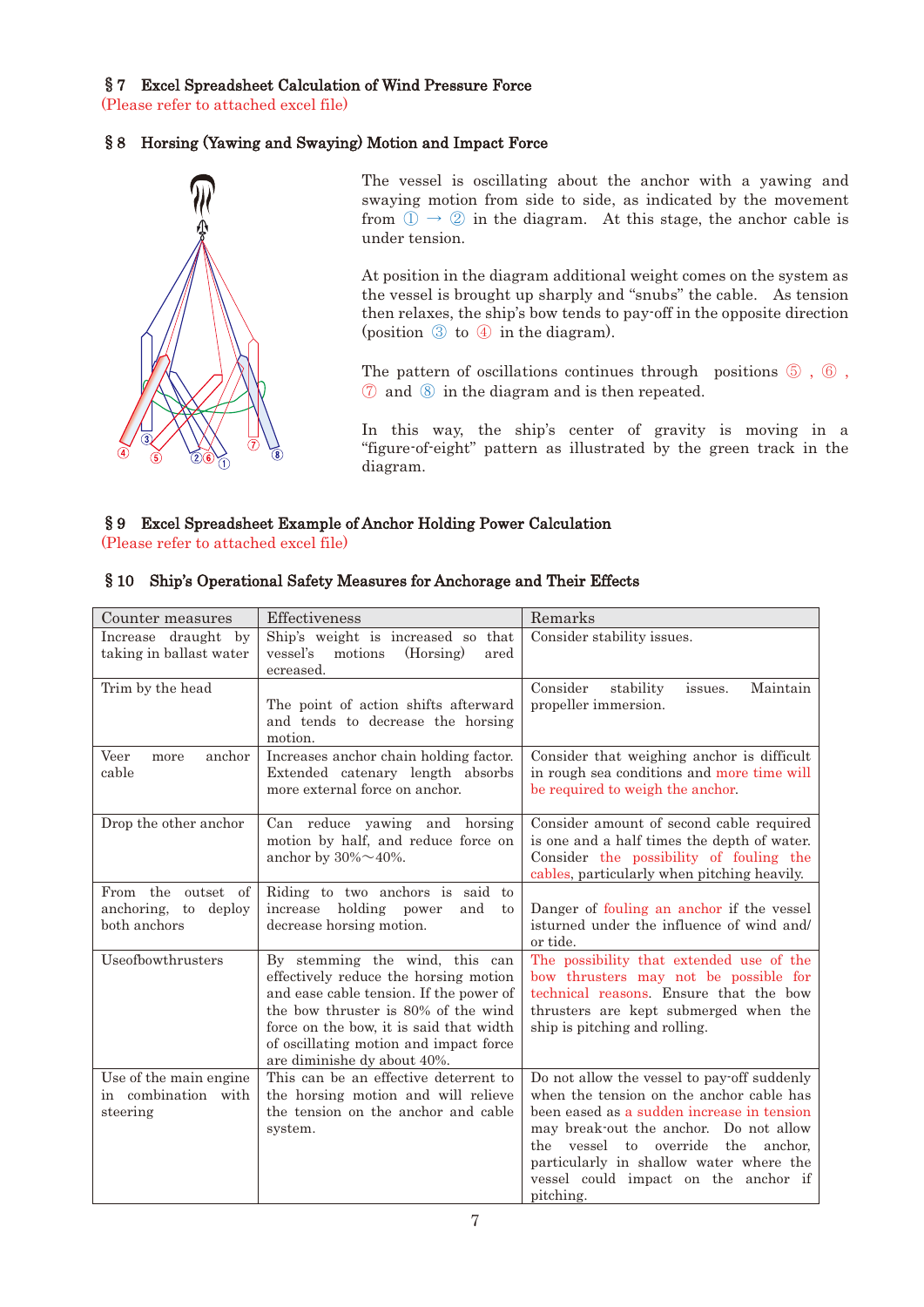The critical wind speed under the following preconditions when one shackle of anchor cable is veered from a PCC laden with 6,000 units is calculated as follows:-

(Preconditions)

 $(Wa)$  / Anchor Weightin Air  $(Wa)$  $: 10.5$ ton  $(\lambda \text{ a})$  7.0  $\Rightarrow$  (Wa') / Anchor Weight in Water 9.135 ton (Wa')

 $(Wc)$  / Anchor Chain Weight per min Air $(Wc)$ : 0.166 ton/m Anchor Chain Holding Factor  $(\lambda \ c)$  1.0  $\Rightarrow$ Anchor Chain Weight per m in Water 0.144 ton/m (Wc')

 $(y)$  / Water Depth + Hawsepipe Height from Sea Surface  $(y)$  $: 25.0m$ 

Length of One Shackle of Anchor Cable  $: 27.5m$ 

Ship's Projected Area from Bow Above Waterline (A) 㸸 800 sqm

Wind Pressure Force Coefficient (CRa)  $: 0.75$ 

Air Density  $(\rho)$ 

: 0.125kg/sec  $^2$  /m  $^4$ 

#### (Situation Prior to Veering Additional Cable)

Before any additional cable is veered, the ship remains in a stable position by virtue of the anchor holding power, which is equal to impact force on the anchor and cable system. The anchor cable is assumed to have formed a catenary with no cable lying on the ground. Before determining the critical wind speed, the wind force on from ahead must be calculated.

It can be demonstrated that the impact force (which, in this case, is the same as the anchor holding power) should be divided by 6.

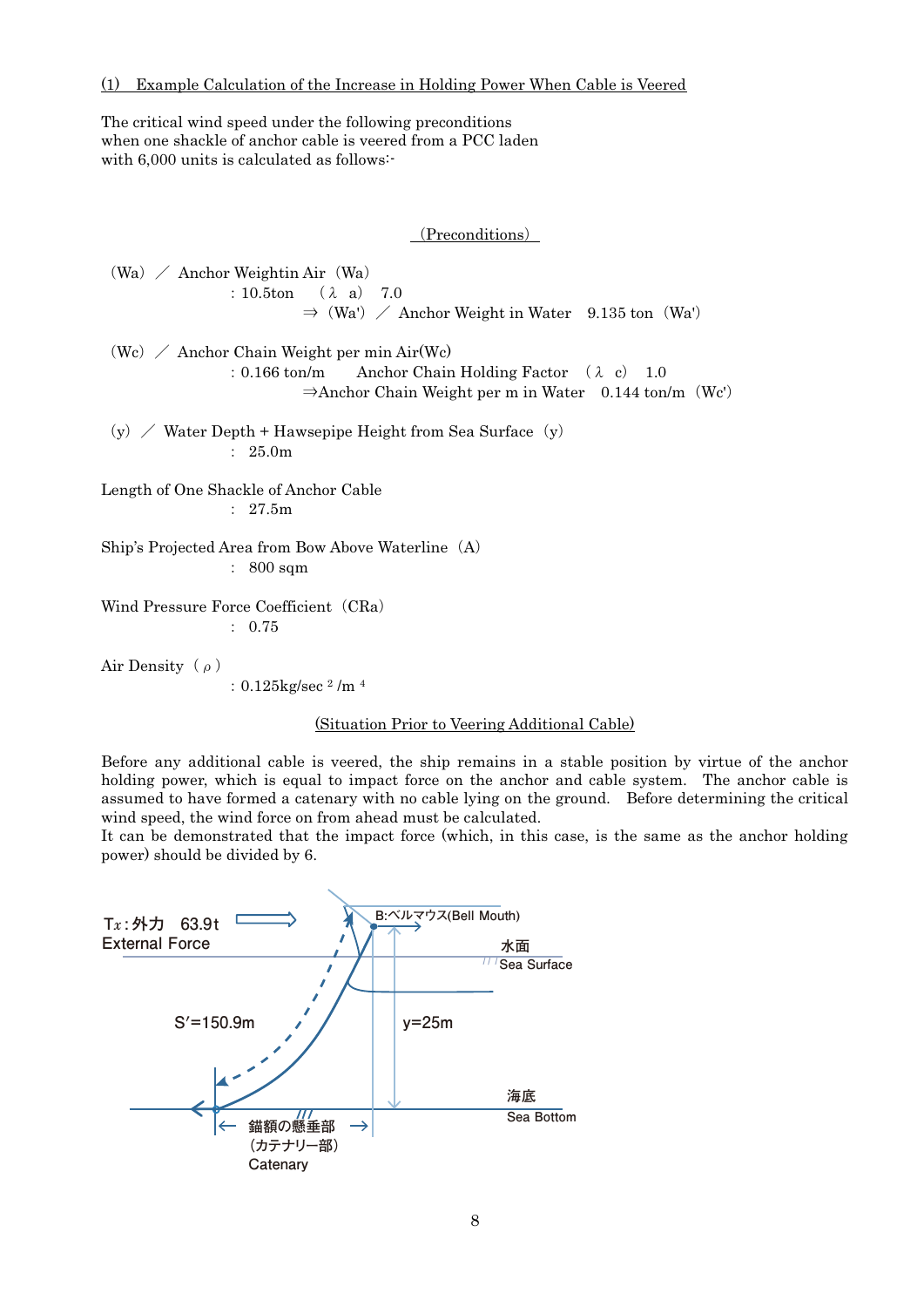#### Anchor Holding Power Being Equivalent to Impact Force (external force)

㸸63.9 tonf

 $\Rightarrow$  the Wind Force from Ahead 10.65 tonf

# Catenary Length (S')

 $: 150.9 \text{ m}$   $(5.5 \text{ss})$ 

The critical wind speed can be calculated from the Hughes Formula as 16.90m/sec.

The average wind speed can then be calculated as  $11.3 \text{m/sec} - 13.5 \text{m/sec}$ .

The critical wind speed can be converted into the average wind speed which is solved that the critical wind speed be divided by 1.5 or 1.25.

These average wind speeds are the maximum limits under which the vessel in this example can lay safely at anchor without exerting more force on the anchor and cable system than it can withstand.

#### (Situation After One Additional Shackle of Cable is Veered)

After a further shackle of cable is veered, the critical wind speed will be increased.

Only part of the longer cable system will lay along the ground with the remainder forming part of a new catenary, which will now be longer as it will be extended by the increased external force caused, in turn, by the increased critical wind speed.

There is a minimum required contacted length of chain, that is, the minimum length of chain in contact with the ground to ensure the anchor is properly embedded. This length  $(1)$  can be determined by the following formula:-

$$
S' + (27.5m - 1) = \sqrt{y^2 + 2 \times \left[\frac{Wa' \times \lambda a + wc' \times \lambda c \times 1}{w_{c'}}\right] \times y}
$$



S' (Catenary Length before One Shackle is Veered)

- $: 150.9m$   $(5.5$  shackles $)$
- $l$ : Contacted Length of the Chain (laid over the bottom) One shackle of cable (27.5 m) veered consists of " $\frac{1}{2}$  for 23.6m and a part of catenary for 3.9 m.
	- (S) Catenary Length
		- $\cdot$  154.8m
- $(1)$  Contacted Length of the Chain  $($ laid over the bottom $)$  $: 23.6m$
- $(L)$  Length of Anchor Chain (after one shackle of cable is veered)  $: 178.4m \quad (6.5 \text{ shackles})$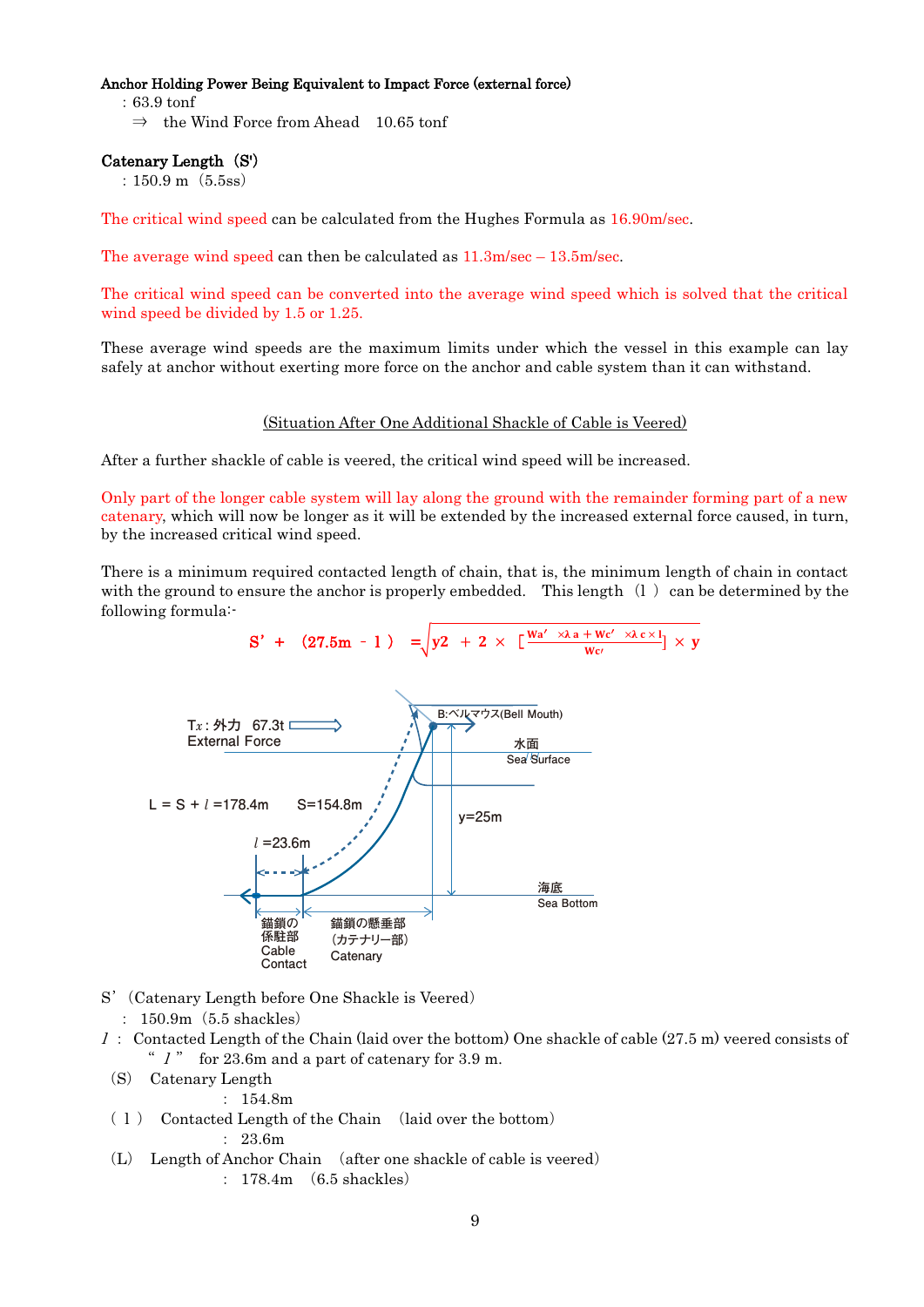The holding power created by the anchor and cable system in this case becomes 67.3 tonf and is equivalent to the impact force.

Because of the extension for 23.6m, the impact force has been increased by 3.4 tonf  $(=67.3 \text{ tonf} \cdot 63.9$  $t$ onf $)$ 

The wind force from ahead is, therefore, solved as 11.23 tonf.

The critical wind speed can be calculated as 17.3 m/sec. [This is 0.4 m/sec more than before the additional cable was veered  $(17.3 \text{m/sec} \cdot 16.9 \text{m/sec})$ .] The average wind speed can then be calculated as  $11.5 \text{m/sec} \sim 13.8 \text{m/sec}$ .

In comparison with the average wind speed before one shackle of cable is veered, there are increases of 0.2 m/sec ~0.3m/sec to the critical wind speed.

#### (Example considering the case when a full length of cable (12shackles) is veered)

If twelve shackles are veered, the critical wind speed is computed as follows;-

- (S) Catenary Length
- 㸸175.0m
- $(l)$  Contacted Length of the Chain  $(laid over the bottom)$ 
	- $: 155.0m \quad (+22.4 \text{ tonf})$
- (L) Length of Anchor Chain
- $: 330.0m$   $(12 \text{ shackles})$

Holding power created by anchor and anchor chain in this case becomes 86.3 tonf being equivalent to impact force. The wind force on front is 14.38 tonf.

The critical wind speed in this case is  $19.6m$   $(+2.7m/sec)$ . The average wind speed becomes  $13.1 \text{m/sec} \sim 15.7 \text{m/sec}$ . This is an increase of  $1.8$ m/sec  $\sim 2.2$ m/sec.

Importantly for those on the bridge, the critical wind speed is not increased as much as might be expected even if the anchor cable is veered considerably.

#### (2) Example of Reducing Horsing Motion by Using the Bow Thruster

The wind force from ahead (a PCC laden with 6,000 units), in an example where the wind speed is 16m/sec, is 22 tonf (gusting in storm conditions could result in a maximum instantaneous wind velocity of about 24m/sec, say, one and half times as strong as in the example ). Generally speaking, in order to cope with the above wind force, the following horsepower (assuming 1ton=100hp or PS and 80% of this capacity is required), would be necessary:-

 $22 \times 0.8 \times 100 = 1,760$ PS

From the practical view point, so as to enable the bridge personnel to reduce horsing motion, the most efficient way of using the thruster, and its prolonged use, should be discussed with the engineering department so as to avoid damage to the equipment.

#### (3) Reducing Horsing Motions by Using the Main Engine and Steering

In theory, an effective method of reducing horsing motions is to stem the wind by working the main engine in conjunction with use of the rudder. In practice, however, when this is done, it should be remembered that the wind speed is approaching the critical limit. Care must be taken, therefore, to avoid a situation where the anchor cable repeatedly slackens and then becomes taught as this may impose excessive impact forces on the anchor.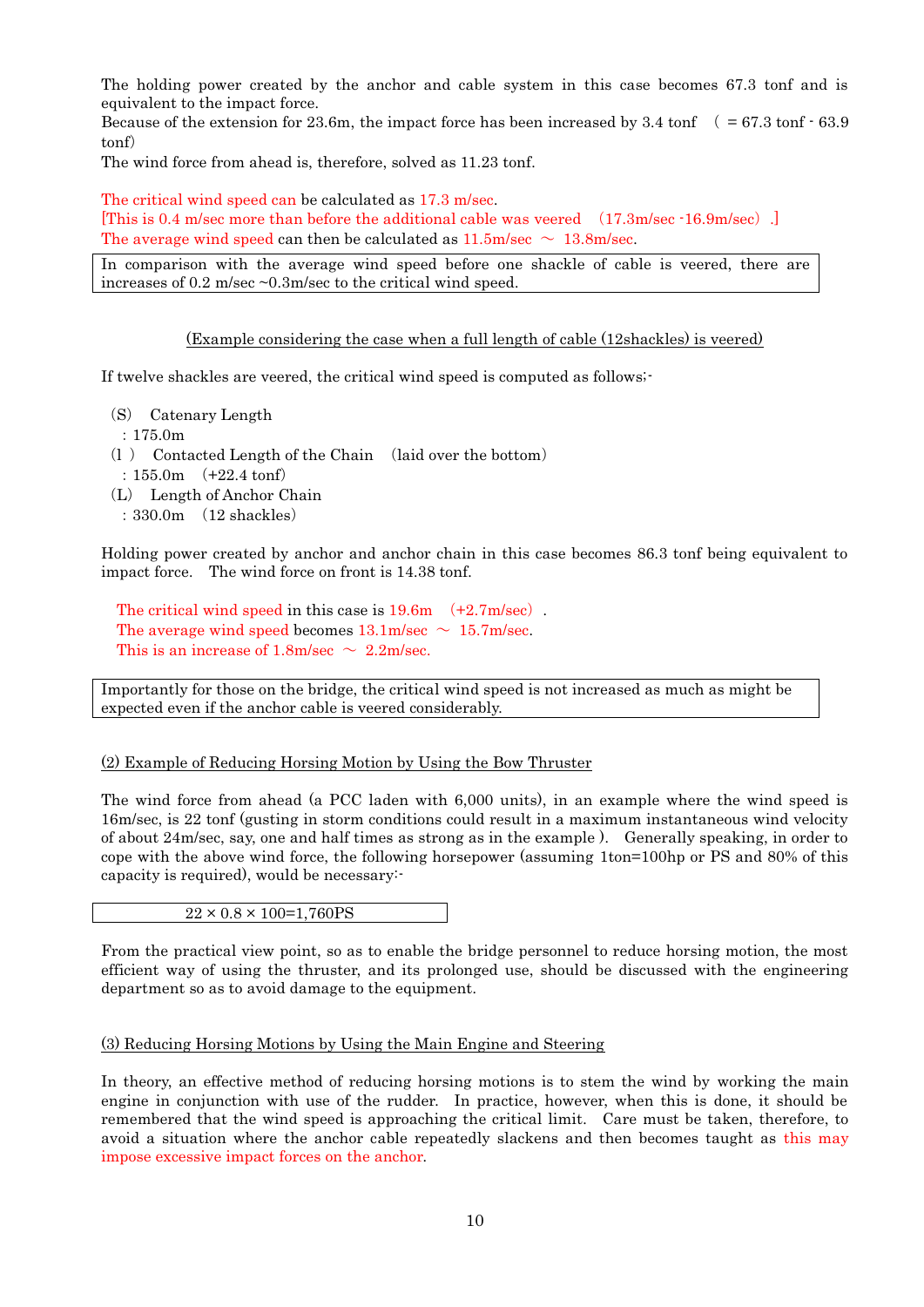## (4) Using the Second Anchor As a Snubber  $\cdot$  Riding to Two Anchors

To drop the second anchor to act as a check, or snubber, is said to effectively reduce the so-called horsing motion. A suitable scope for the snubber is one and a half times the depth of water.

Nevertheless, it is impossible to completely stop the horsing motion. Care should be exercised when deploying a second anchor to avoid entangling the cables and creating a foul hawse, particularly when the vessel is pitching heavily.

When riding to two anchors, there is a possibility that the cables may become entangled resulting in a foul hawse. This method is not recommended for large ships because of the practical difficulties involved in disentangling large and heavy anchor cables and it is likely that outside assistance will be required. Smaller vessels may be able to clear a foul hawse themselves.



# i11 The Critical Wind Speed

While looking into various reference books, there is no concrete indication.

# Reasons

- Within a single anchorage, the holding power of each vessel's anchor is dependent upon the condition of the ground in the immediate vicinity, and this may vary from location to location within the anchorage.
- ࣭Holding power is created, not only by the anchor, the flukes of which must bite into the ground firmly and remain buried at their designed angle, but also by the resistance of the cable laid over the ground. Bearing in mind the possible variations in the composition of the sea bed, the actual holding power may not always conform to the theoretical value obtained by calculation.
- Further, complex combinations of ship motions, such as heel due to wind pressure, pitching, heaving, surging, swaying and yawing in the wave pattern, together with restraints imposed by the stress on the anchor cable, cause continuing changes in the direction of the anchor cable and the angle of action on the mooring system. The result is that the anchor cable may be subjected to shock stresses as the cable sags and then tightens.
- In practice wind direction and speed are likely to change so that the horsing motion may not be constant and the motion may even be accelerated.

It should be remembered, therefore, that the value of wind pressure force and impact force derived from the formula may not reflect the actual state. This may be misleading and ship's staff are advised to treat with prudence the computations set out on §9, which are offered as guidance, only.

After taking into consideration all the factors set out above the safe and prudent decision may well be not to anchor.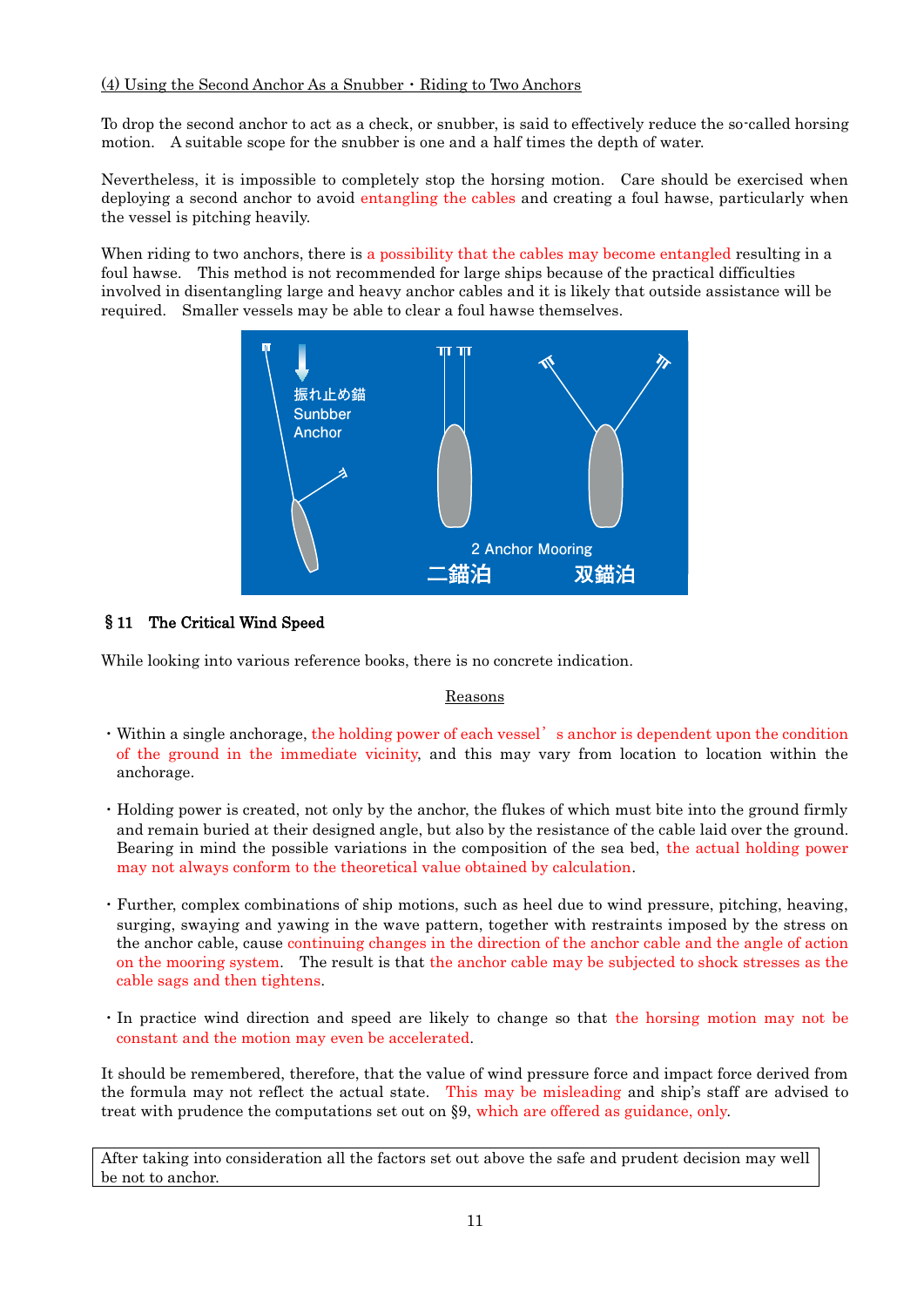## i12 Emergency Measures Taken and Their Effectiveness After Dragging Anchor

Once an anchor starts to drag, immediate counter-measures should be taken. These include weighing the anchor in order to restore a maneuvoerable condition and then re-anchoring, seeking sheltering in an area where drifting is safe, or returning to the open sea.

Should there be space around the ship with no other vessels lying at anchor, there may be time to restore a controlled condition by stemming the wind and weighing anchor. However, analysis of cases of anchor dragging reveals that, major accidents such as collisions with other ships and groundings are almost always the result of a ship dragging its anchor because control was not restored in the way described above.

#### (1) Veering an Additional Cable and Use of the Second Anchor

Once a ship starts to be pressed to leeward, inertia increases and more power is required to overcome it. At the very early stage of dragging, when the horsing motion becomes apparent, and before the ship is pressed to leeward with increasing speed, it may be beneficial to veer more cable, or to deploy a second anchor. Nevertheless, as discussed above, the addition of more cable is not expected to increase significantly the holding power of the system.

Adding cable to the first anchor is not seen as an effective means of stopping a ship from being pressed and drifting to leeward.

## (2) Use of Bow Thruster

While dragging anchor and being forced to leeward, the use of bow thrusters to make the ship come up into the wind may be effective. However, to be successful, the minimum thruster power must be equal to the wind force on the bow.

For example, in the case of a pure car carrier, and assuming that the downwind movement is initiated with an average wind speed of 18m/sec, the required thruster power is about 28ton  $(2,800$ hp or PS).

#### (3) Use of the Main Engine and Steering

In order to maintain a ship's head into the wind, in conjunction with large rudder angles, the required power of the main engine is approximately as follows:-

|           | Wind speed           | Engine Order |
|-----------|----------------------|--------------|
| Steering: | 20 <sub>m</sub> /sec | Slow Ahead   |
| Hard Over | 25m/sec              | Half Ahead   |
|           | 30m/sec              | Full Ahead   |

In rough weather with the vessel rolling, pitching and yawing, etc., different engine settings may be needed, always bearing in mind the need to avoid propeller racing.

## § 13 Difficulty in Maintaining Manoeuverability

If the ship swings broad on to the wind and begins to move to leeward, considerable time and space may be required before effective control can be restored by using the main engine, rudder and bow thruster. It should be remembered that when the propeller is working the effect of the bow thruster will be decreased by about 20% per 1knot of ahead speed. In other words, at about 5 knots, the effect of the bow thruster is negated.

#### Limitation of Manoeuvering by Rudder

Considering a pure car carrier laden with 4,500 units sailing across the wind using 15°of rudder, diagram1 illustrates the limitations on manoeuverability imposed by various wind strengths compared to the vessel's speed.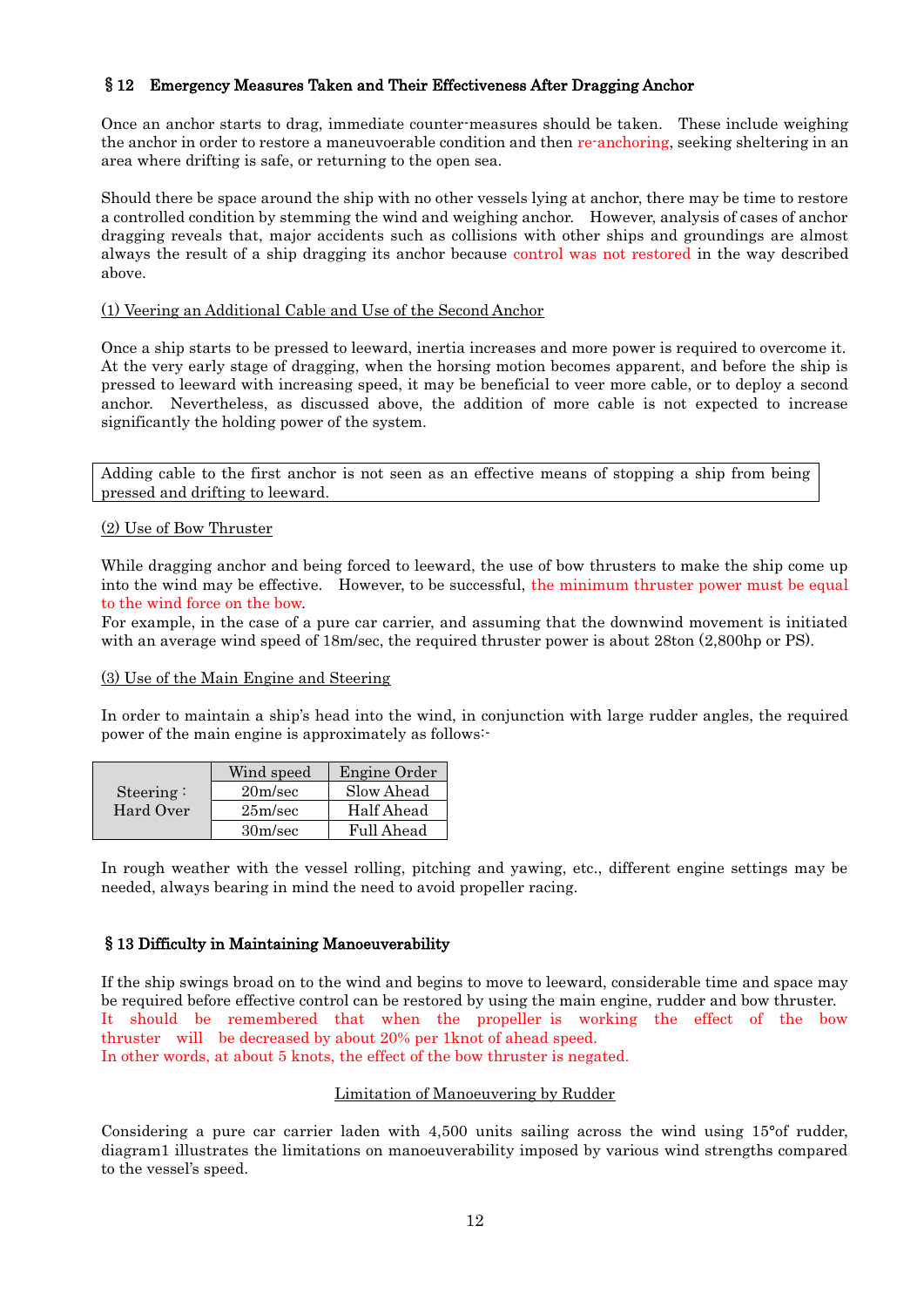Numbers entered in the vertical axis are wind speed per ship's speed and the wind force angle is entered along the horizontal axis. The yellow zone shows the area under the curve in which the effect of the rudder is lost.

In an example where the car carrier is, say, dragging her anchor and the wind is on the beam (relative angle 90 degrees) and she tries to turn into the wind, it is likely that this will be unsuccessful if the wind speed is eight times the ship's speed. In other words, should the ship be successful in weighing anchor and obtaining some speed, stemming the wind would remain extremely difficult. With a wind speed of 20m/sec, the ship's speed would have to be more than 5knots (2.5m/sec), in order to stand a chance of stemming the wind.

Diagram2 also indicates that, when dragging anchor under the influence of a wind speed of 20~25m/sec the ship will move to leeward at a speed of some 3~4knots as shown in area [C] in the diagram.

It is estimated that, in the case of the car carrier, the maximum ratio of wind speed to ship's speed which will permit the vessel to maintain a given course is  $2.8 \sim 3.8$ . This should not be confused with limitation of manoeuvering by rudder.



**図 2 / diagram 2**

## § 14 Preparation for Safe Anchorage

Accidents involving ships lying at anchor usually occur in the form of dragging anchor and drifting without anchor holding power followed by collision and/or grounding/stranding. The basic way of preventing such accidents is as follows:-

(1) When Anchoring is Anticipated, the Following Considerations Must Be Taken into Account:-

To select a sheltered good anchorage

- ࣭Land configuration
- ࣭The bottom configuration
- Holding grounding condition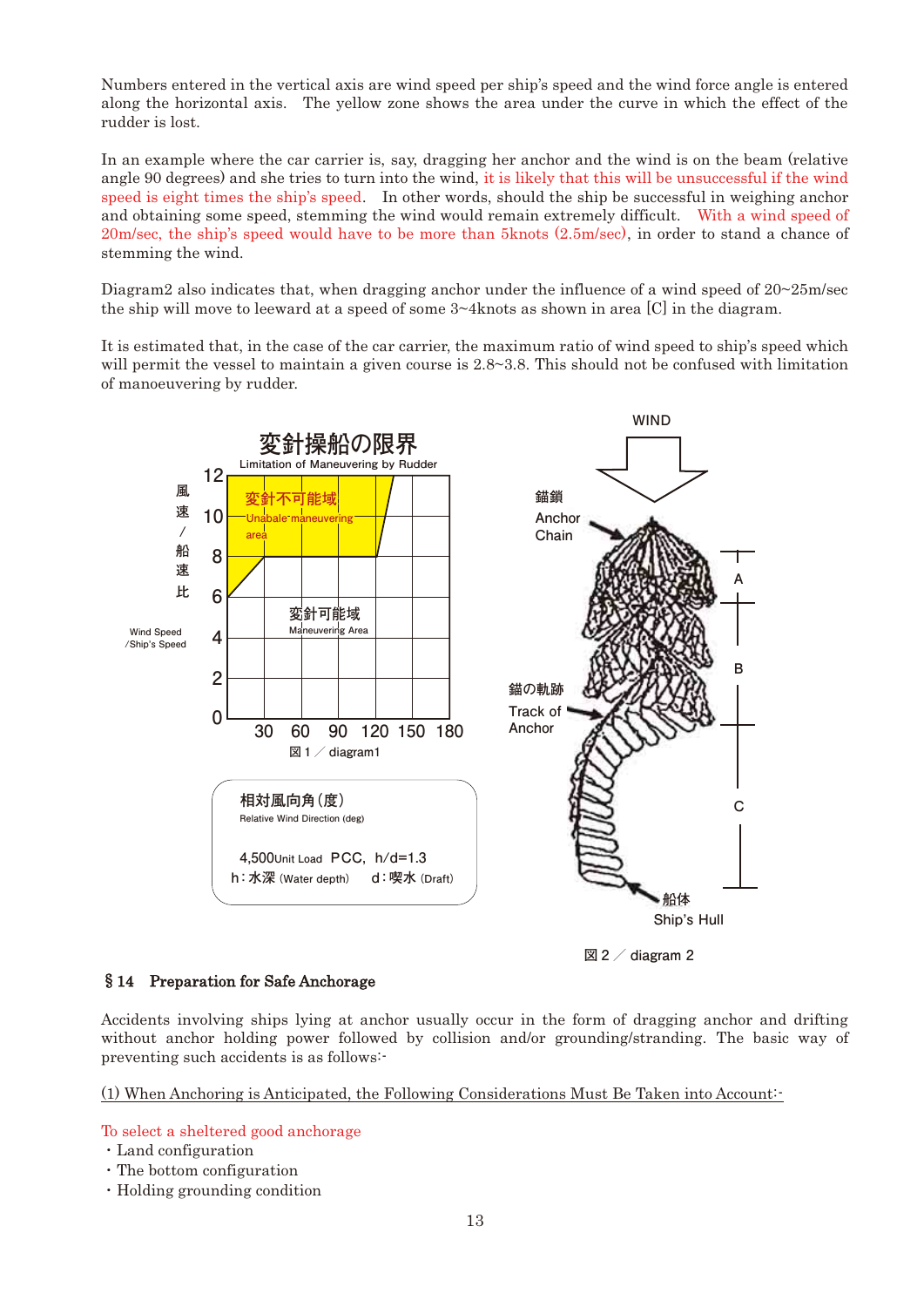- $\cdot$  An appropriate depth
- ࣭Sufficient room
- ࣭Sheltered from such an external force as wind and sea
- ࣭Degree of congestion of other ships at anchorage

#### To prevent an accident in the event that the anchor drags

- $\cdot$  Keep a safe distance from other ships
- $\cdot$  Keep a safe distance from shallows/other facilities

(2) Technical Measures While Lying at Anchor

- ࣭External forces associated with wind speeds, directions, wave height, wave period, flow direction and flow velocity
- $\cdot$  Ship type
- Hull dimensions
- $\cdot$  Draught
- $\cdot$  Trim
- ࣭Understanding the holding power of the anchor system
- ࣭Quantitative assessment of wind pressure forces
- · Management of the main propulsion systems

(3) Prediction and Early Detection of Dragging Anchor

- ࣭Understand fully the relationship between holding power and external forces
- ࣭To detect dragging anchor by observing the horsing motion
- $\cdot$  To use track display function of ECDIS  $\angle$  RADAR  $\angle$ GPS

(4) The Counter-measures To Be Taken

After Dragging Anchor is Detected

- ࣭To weigh anchor and establish manoeuverability as soon as possible
- ࣭To weigh anchor during the period of the swinging motion

## § 15 Safe Distance from Other Ships, Shallows and Other Facilities

Although it is essential to decide on the anchor position so as to avoid an accident, even after dragging anchor, regrettably, there are no definite criteria to gauge the safe distance from other vessels, shoals and other obstructions.

Mariners should take the following items into consideration when assessing the area which may be needed while restoring manoeuverability by using the main engine/rudder/bow thrusters if the anchor drags.

- 1. A radius of swinging circle A circle with a radius of minimum required length of anchor chain + the ship's LOA
- 2. The speed of dragging anchor under wind pressure force This is approximately  $3 \sim 4$  knots.
- 3. Required time to weigh anchor

In general, an anchor cable will be retrieved at a rate of about 9m/min To retrieve 1 shackle takes about 3minutes.

It may not be possible to heave in a taught cable continuously, thus prolonging the operation of weighing anchor.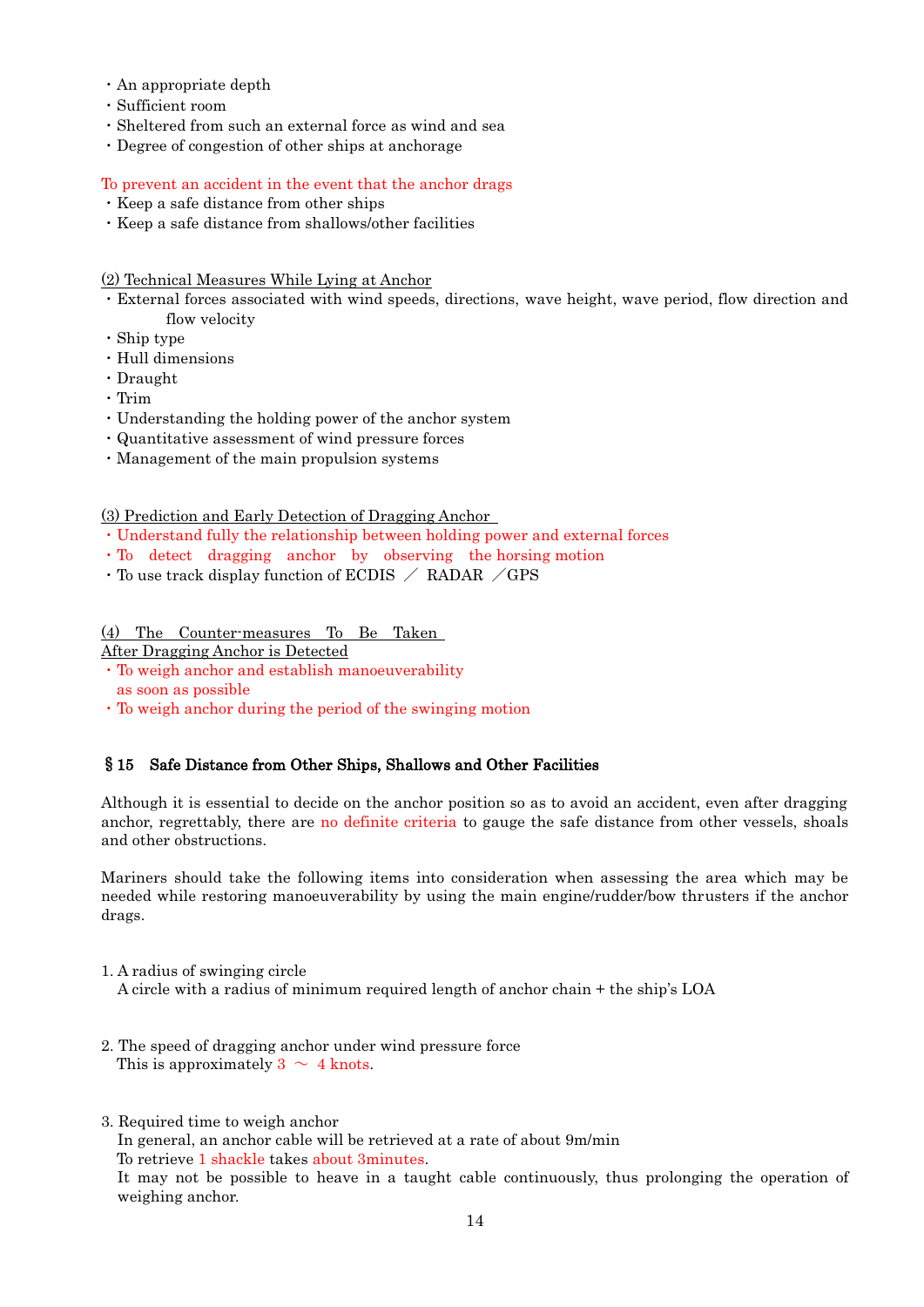4. Required time to prepare the main engine for use.

To have the main engine on standby beforehand, if dragging anchor is predicted.

5. The required time to attain sufficient propelling speed when restoring manoeuverability after the vessel has been forced to leeward with the wind on the beam.

# Case study

Case 1 Weighing anchor after dragging anchor is detected

- $(diagram 3, green vessel)$
- $\cdot$  The ship's LOA is 200m.
- $\cdot$  She is lying at anchor with 8 shackles.
- $\cdot$  Time to weigh anchor is 1.5 times longer than usually required.

 $\cdot$  During that period, the ship is being brought to leeward at 4 knots.

· After weighing anchor, it takes 15minutes until the ship's speed reaches 5 knots.

 $\cdot$  In the interval, the ship's side has been pressed by the wind.

 $\cdot$  The main engine and bow thruster are ready prior to dragging anchor.

࣭Whilst weighing anchor, both are available.

• The wind speed is 20m/sec.

- 1. The radius of the swinging circle is:-8 shackles (220m) + 200m =420m=0.23 miles
- 2. Required time for weighing anchor-Whilst weighing anchor, it is deemed that the ship' manoeuverability is uncontrollable. The anchor cable recovery rate in moderate weather is known to be 9m per minute. Therefore it would take about 24 minutes to weigh anchor in moderate weather. However,



**図 3 / diagram 3**

in this situation, it would take 1.5 times as long or about 36 minutes. In this interval, the distance which the ship is pressed to leeward is about 2.4 miles (distance covered in 36 minutes at 4 knots).

3. After the anchor is aweigh, further 15 minutes elapse before the vessel's speed reaches 5 knots. During this period, the vessel will drift about 1 mile to leeward (distance covered in 15 minutes at 4 knots).

The distance sliding horizontally  $(0knot +5knots) \div 2 \times 0.25$  hours = 0.625miles Required distance to turn ship<sup>'</sup>s head is 3 times as long as the ship's LOA  $(=200m)$  $200m \times 3 = 600m = 0.30miles$ Total :  $0.925$  miles

Required distance from the anchor position is illustrated in diagram3.

Vertical direction (to leeward)  $: 3.63 \text{ miles}$   $(= 0.23 \text{ miles} + 2.4 \text{ miles} + 1 \text{ mile})$ Horizontal direction  $: 0.93 \text{ miles } (= 0.625 \text{ miles} + 0.3 \text{ miles})$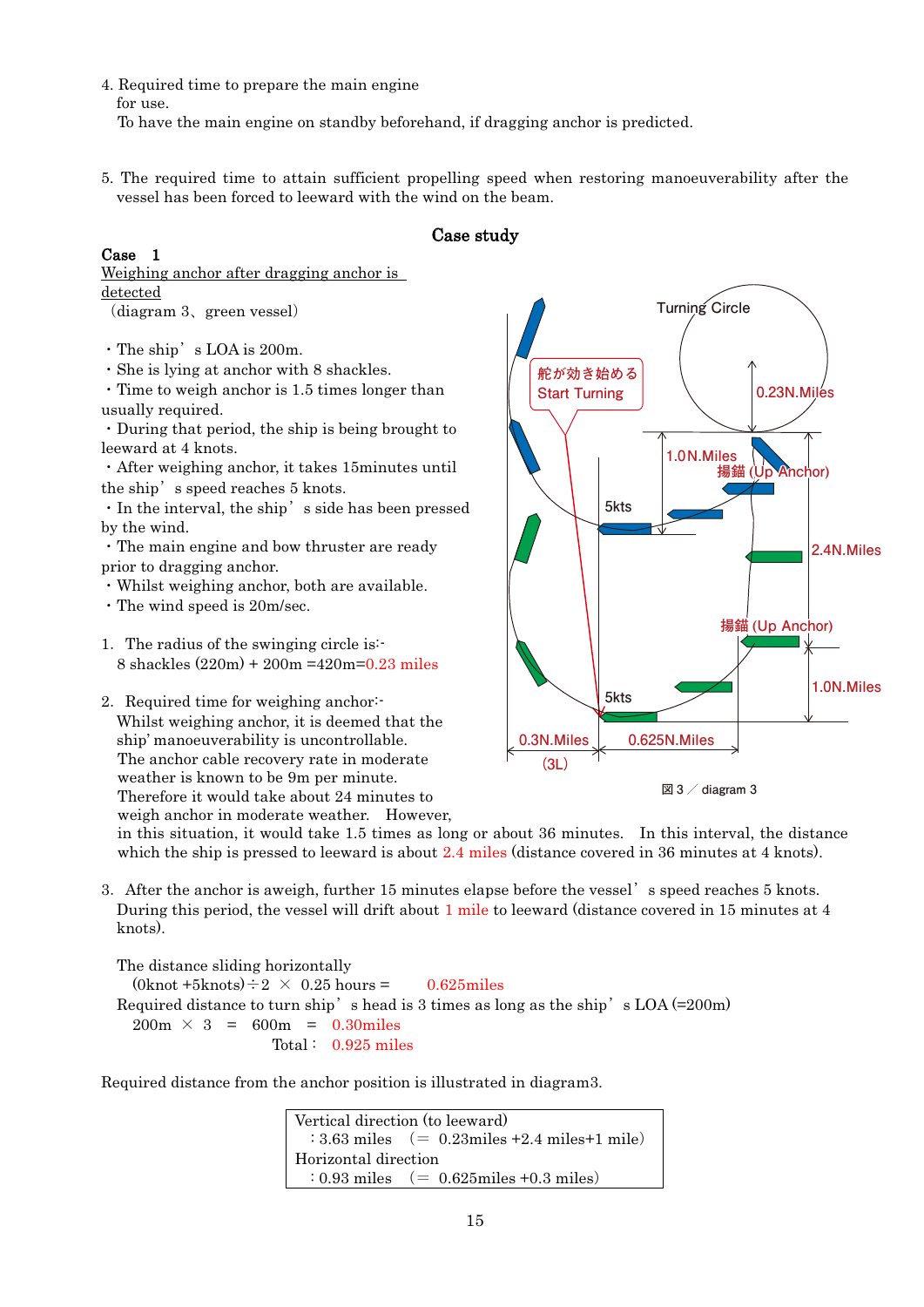Most accidents such as collisions and groundings involving ships occur when anchor drags because insufficient sea room has been allowed for.

#### Case 2

 $(diagram 3, blue vessel)$ 

Dragging is detected during the horsing phase and (Blue ship) weighing anchor is commenced immediately.

At the initial stage of swing motion, the ship can weigh anchor and even though the ship's side stands against the wind, the required area for attaining manoeuverability is 1 mile to leeward and 0.625miles horizontally outside of the initial swinging circle.

> Vertical direction (to leeward) : 1.23 miles (=0.23 miles +1 mile) Horizontal direction : 0.93 miles (=0.625 miles +0.3 miles)

In practice, the distance to leeward could be shorter than illustrated in diagram3 since the main engine, rudder and bow thruster may be used to advantage. It should be remembered, however, that the use of large rudder angles will decrease the ship's speed.

Detect dragging anchor within the earlier time frame of the swinging motion and decide whether to weigh anchor immediately and leave the anchorage or to re-drop the anchor at another location.

## § 16 Dropping Anchor Operation

Recently there has been an increase in the number of accidents involving anchor cables becoming entangled or anchors and cables being lost. These accidents have mostly been caused by mistakes being made in the operation of letting go the anchor. In particular, most accidents have been caused by not controlling the running-out speed of the anchor cable, that is, without braking when the anchor is let go.

Test results show that the speed of anchor free fall reaches 10m/sec after 50m when an anchor is let go without braking. So to say, 12 shackles (=330m) could totally run out at 33 seconds.

According to investigation results, although most mariners involved in anchor-related accidents stated that the brake did not work well, thorough investigations on site have established that a bent brake shaft and / or lack of maintenance were the cause. The crew were unable to properly apply the brake force.

To ensure safe anchoring, the veering rate must be limited to 5 to 6 m/sec using brake force.

If the depth at an anchorage exceeds 20m, the possibility of damage to or loss of the anchor and its cable becomes greater due to excessive running out speed if the anchor is allowed to free fall. To avoid this hazard, the anchor should be lowered by walking back into the water until the anchor reaches about 5m above the bottom.

When letting go, the brake should be applied in order to slow the veering rate until the length veered is about  $2m \sim 3m$  more than the water depth. This should prevent the cable from piling onto the anchor, as shown in the picture.

After the anchor touches the bottom, the ship's sternway should be limited to about 0.5knot  $\sim$  1knot in order to avoid imposing excessive strain on the cable and also to further avoid piling. The aim is to lay the cable across the ground in an orderly fashion and without imposing any excessive stress on the system.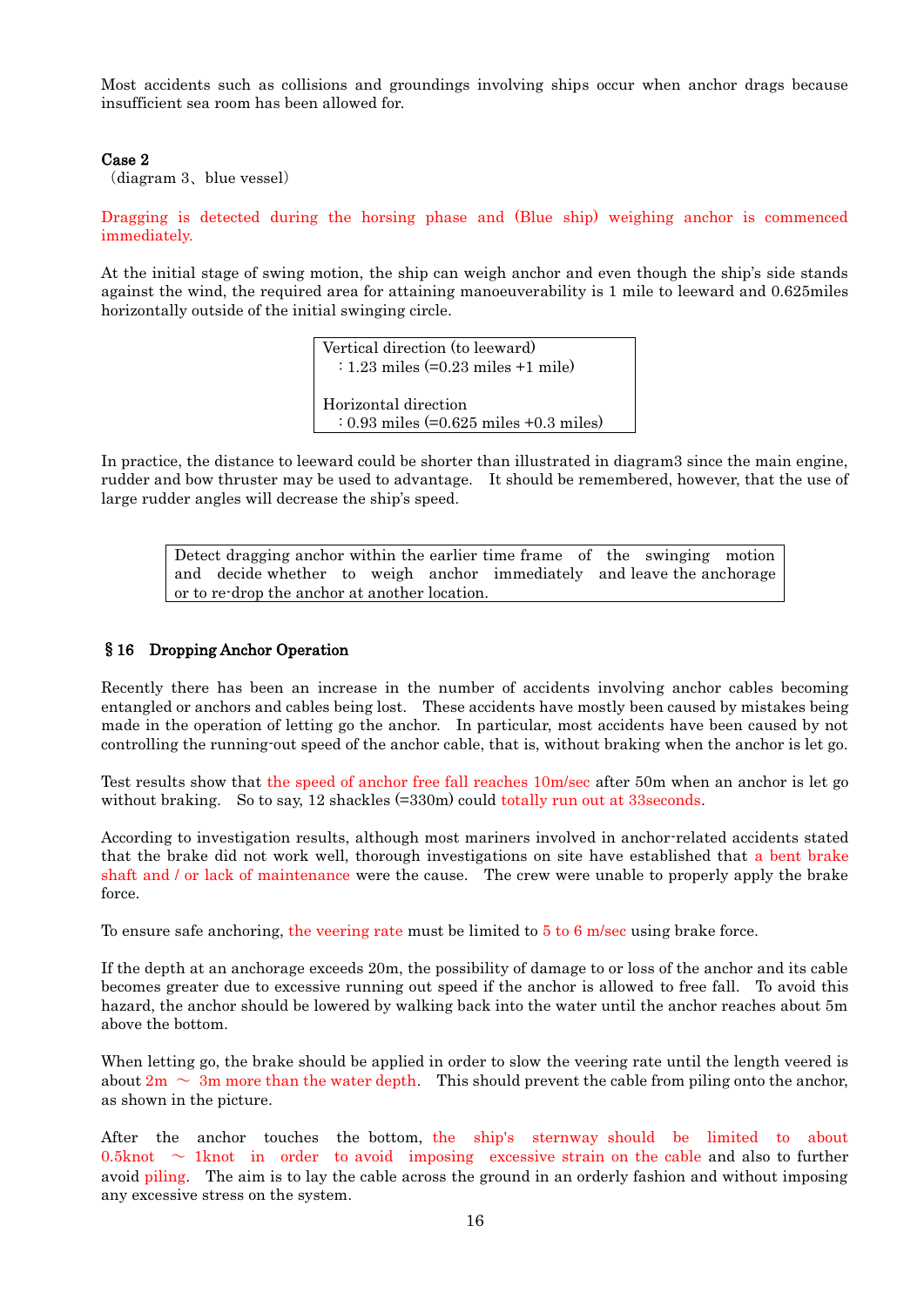## § 17 The Anchor Cable Veering Rate · Scope of Cable To Be Paid Out · Brake Force of Windlass

Graph1 shows the relationship between brake force, scope of cable and veering rate determined during trials on board a 230,000dwt VLCC when anchor and cable are paid out using the brake.

During the trial, the cable was first released with half brake applied. The brake was applied 3 seconds after letting the anchor and was fully applied again after another 5 seconds in order to stop veering completely. As can be seen, the length of cable veered in this time about 21m.

If the anchor is let go by free fall and the veering rate exceeds 10m/sec, it becomes difficult to arrest the cable and the brake lining may be damaged.

If, however, the veering rate is limited to about 5~6m/sec by the timely application of half brake, such damage will be avoided.



**VLCC 投錨実験結果/ Result of VLCC Anchoring グラフ1/ graph 1**